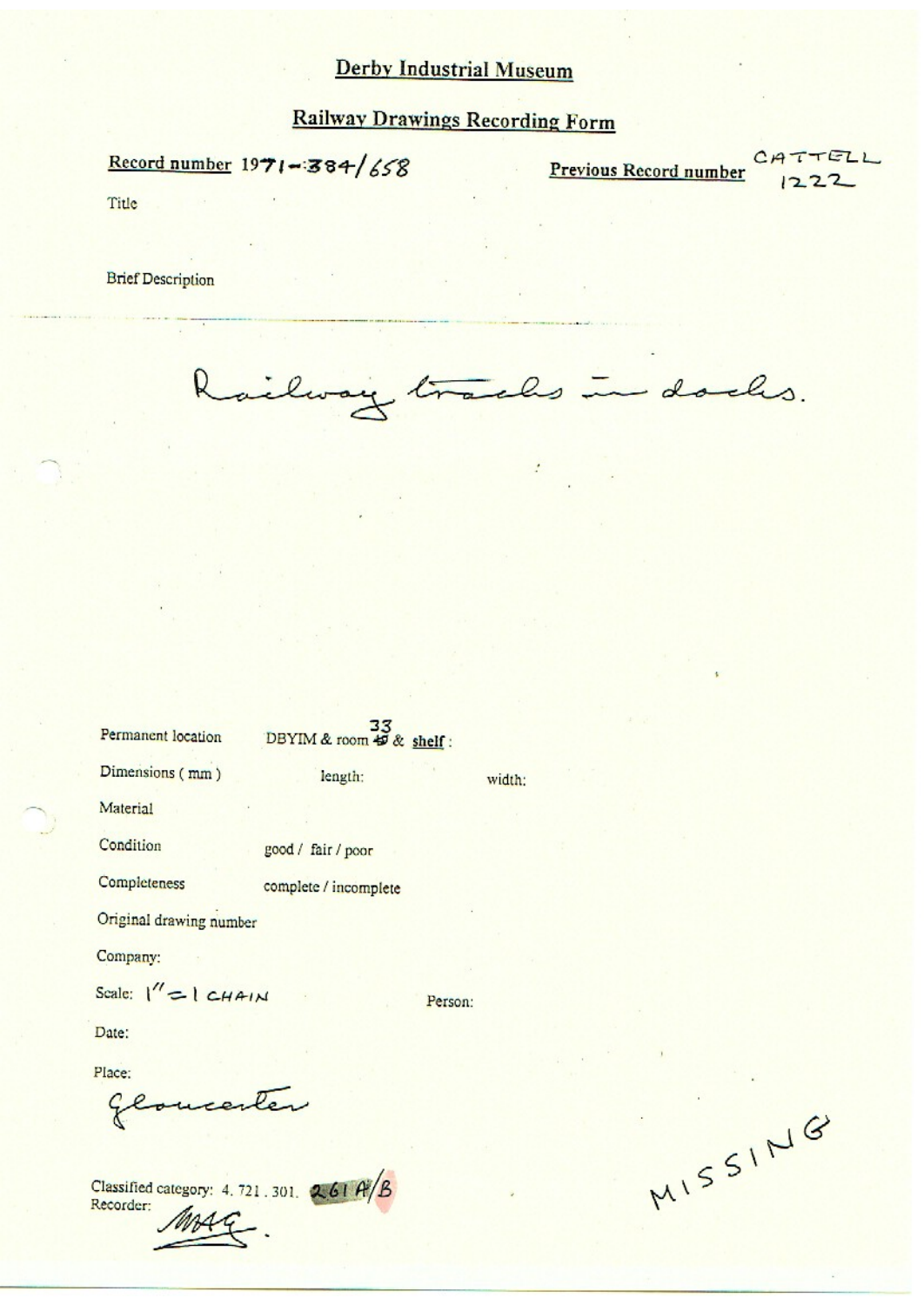# **Railway Drawings Recording Form**

Record number  $1971 - 384 / 659$ 

⊤∈∟∟ Previous Record number 3 **7** 

Title

**Brief Description** 



 $\cdot$ 

width:

Person:

| Permanent focation | 33<br>DBYIM & room $\blacktriangleleft \mathcal{R}$ shelf: |
|--------------------|------------------------------------------------------------|
| Dimensions $(mn)$  | length:                                                    |

Material

Condition good / fair / poor

Completeness complete / incomplete

Original drawing number

Company:

Scale:  $\int_1^{\gamma}$  =  $\int$   $CHAM$ 

Date:

Place: enter

Classified category: 4, 721, 301, 26 | A  $_1$  2.6 | B<br>Recorder:

MISSING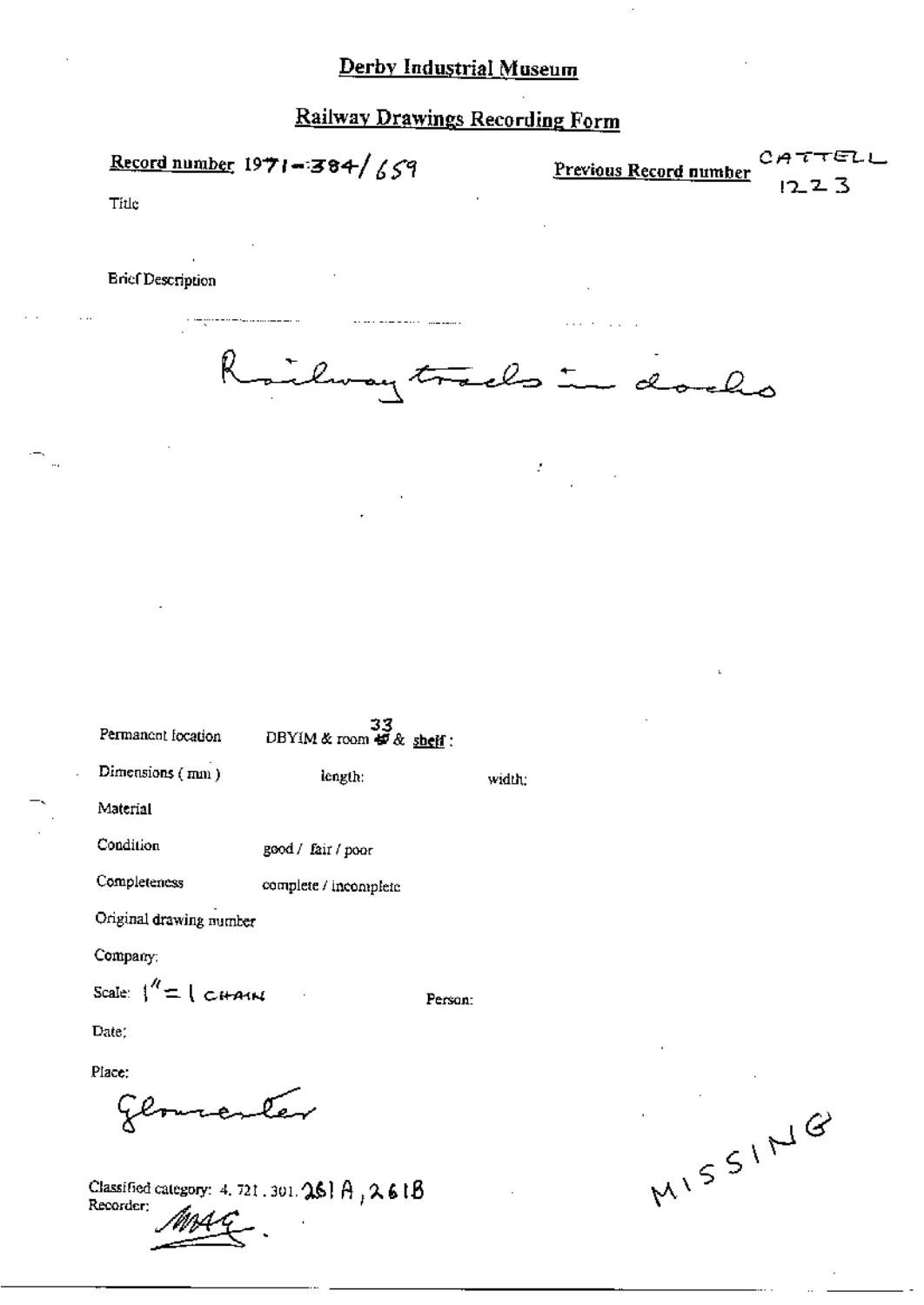#### Derby Industrial Museum

**Railway Drawings Recording Form** 

Record number  $1971 - 384/660$ 

<u>Previous Record number</u>

TTELL CА 224

Tide

**Brief Description** 

Railway trades in dacks

| Permanent focation      | DBYIM & room $\overline{\mathcal{Q}}$ & shelf: |         |  |
|-------------------------|------------------------------------------------|---------|--|
| Dimensions (mm)         | length:                                        | width:  |  |
| Material                |                                                |         |  |
| Condition               | good / fair / poor                             |         |  |
| Completeness            | complete / incomplete                          |         |  |
| Original drawing number |                                                |         |  |
| Company:                |                                                |         |  |
| Scale: ("={CHAN         |                                                | Person: |  |
| Date:                   |                                                |         |  |
| Place:                  |                                                |         |  |
|                         |                                                |         |  |

Classified category: 4, 721, 301,  $2.6$   $\beta$ ,  $2.61$   $\beta$ Recorder:

MISSING